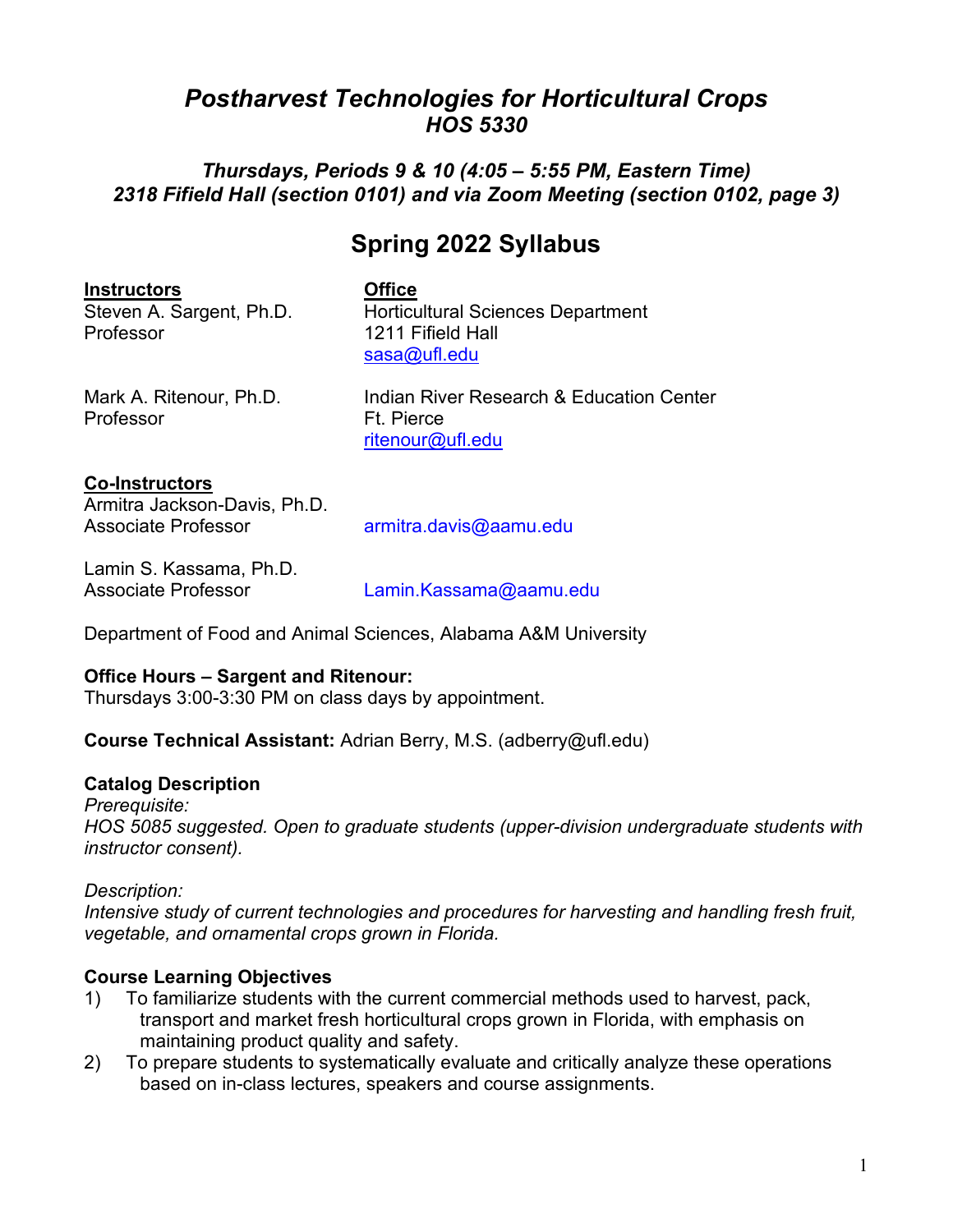# **Course Format, Expectations and Evaluation**

The class will meet weekly prior to a 5-day field trip to central and south Florida during Spring Break. Students will self-divide into interdisciplinary teams and will work together on assignments designed to meet the course learning objectives. Class website: <http://irrec.ifas.ufl.edu/postharvest/HOS5330.shtml>

### *Lecture Topics and Field Trips:*

- 1. Postharvest Losses; Introduction to Systems Analysis
- 2. Postharvest Physiology for Horticultural Crops
- 3. Harvest and Handling Operations; Temperature Management
- 4. Sanitation and Food Safety
- 5. Storage and Shipping Operations; Postharvest Treatments
- 6. Field trip to local supermarket produce department
- 7. Spring Break field trip
- 8. In-class review/discussion of field trip
- 9. In-class presentations

### *Course grading:*

- Course Notes Journal: Students will maintain a written record of discussions with industry speakers, to include pertinent information including a description of the operation described, crops, handling methods, and their impacts on quality. Each team will prepare and submit a written journal (MS Word format) or a video journal that collates team members' field trip observations in a neatly organized and illustrated manner. (30% of grade)
- Technical Report: Each team will develop and write a technical report (MS Word format) on a predetermined technology using examples and details observed during the field trip and pertinent literature. The goal of the technical report is to describe how fresh produce quality is maintained (or lost) by the appropriate use (or misuse) of the selected technology. (40% of grade)
- PowerPoint Presentation: Each team will present their technical report to the class via a 15-minute PowerPoint presentation. (30% of grade)
- Participation in in-class discussions, field trip visits and group assignments and is critical to successful completion of this course.

All assignments will be returned at the end of the semester.

### **Required Text (free online download)**

U.S. Dept. of Agriculture Handbook 66. 2016. The Commercial Storage of Fruits, Vegetables, and Florist and Nursery Stocks. K.C. Gross, C.Y Wang and M. Saltveit (Eds.). [https://irrec.ifas.ufl.edu/postharvest/HOS\\_5085C/Reading%20Assignments/USDA%20HANDB](https://irrec.ifas.ufl.edu/postharvest/HOS_5085C/Reading%20Assignments/USDA%20HANDBOOk%2066.pdf) [OOk%2066.pdf](https://irrec.ifas.ufl.edu/postharvest/HOS_5085C/Reading%20Assignments/USDA%20HANDBOOk%2066.pdf)

# **Recommended Text**

Kader, A.A. (Ed.). 2002. Postharvest Technology of Horticultural Crops. Third Edition. Publication 3311. University of California, Division of Agriculture and Natural Resources. Oakland CA.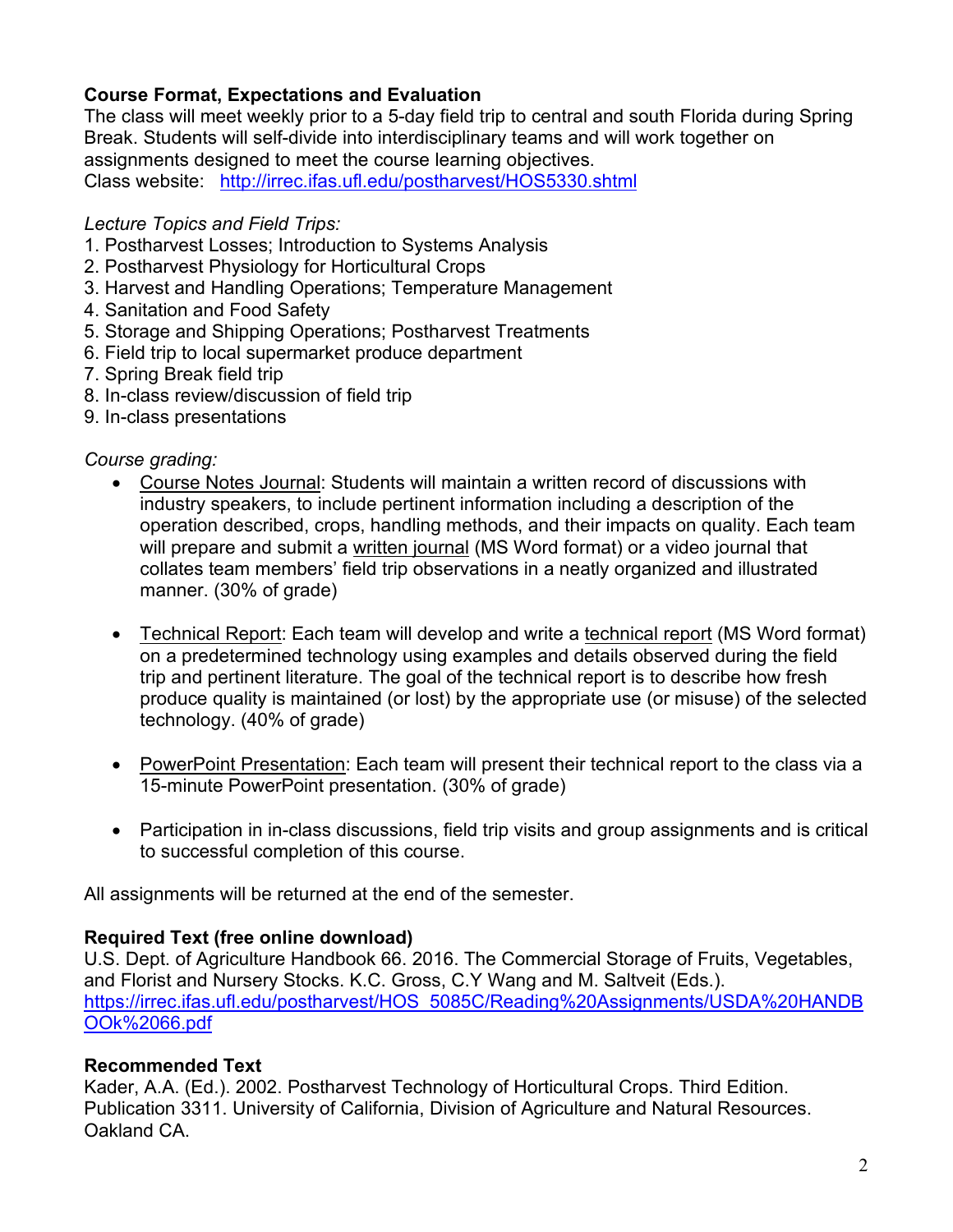Supplemental materials will be provided by the instructors as necessary.

| ZOOM Link Spring 2022:                                            |                                                                                                                       |
|-------------------------------------------------------------------|-----------------------------------------------------------------------------------------------------------------------|
| Meeting URL:                                                      |                                                                                                                       |
| Meeting ID:                                                       | 919 4139 9062                                                                                                         |
| Passcode:                                                         | 396039                                                                                                                |
| Join by Telephone                                                 |                                                                                                                       |
| For higher quality, dial a number based on your current location. |                                                                                                                       |
| Dial:                                                             | US: +1 312 626 6799 or +1 646 558 8656 or +1 301 715 8592 or +1 346 248<br>7799 or +1 669 900 6833 or +1 253 215 8782 |
| Meeting ID:                                                       | 919 4139 9062                                                                                                         |

#### **Grading, Academic Honesty, Software Use, UF Counseling Services and Services for Students with Disabilities**

### **Grades and Grade Points**

For information on current UF policies for assigning grade points, see <https://catalog.ufl.edu/ugrad/current/regulations/info/grades.aspx>

### **Attendance and Make-Up Work**

Class attendance and field trip participation are required. University policies can be found at: <https://catalog.ufl.edu/ugrad/current/regulations/info/attendance.aspx>

### **Online Course Evaluation Process**

Student assessment of instruction is an important part of efforts to improve teaching and learning. At the end of the semester, students are expected to provide feedback on the quality of instruction in this course using a standard set of university and college criteria. These evaluations are conducted online at [https://evaluations.ufl.edu.](https://evaluations.ufl.edu/) Evaluations are typically open for students to complete during the last two or three weeks of the semester; students will be notified of the specific times when they are open. Summary results of these assessments are available to students at [https://evaluations.ufl.edu/results.](https://evaluations.ufl.edu/results)

# **Grades and Grade Points**

For information on current UF policies for assigning grade points, see <https://catalog.ufl.edu/ugrad/current/regulations/info/grades.aspx>

# **Absences and Make-Up Work**

Requirements for class attendance and make-up exams, assignments and other work are consistent with university policies that can be found at: <https://catalog.ufl.edu/ugrad/current/regulations/info/attendance.aspx#absences>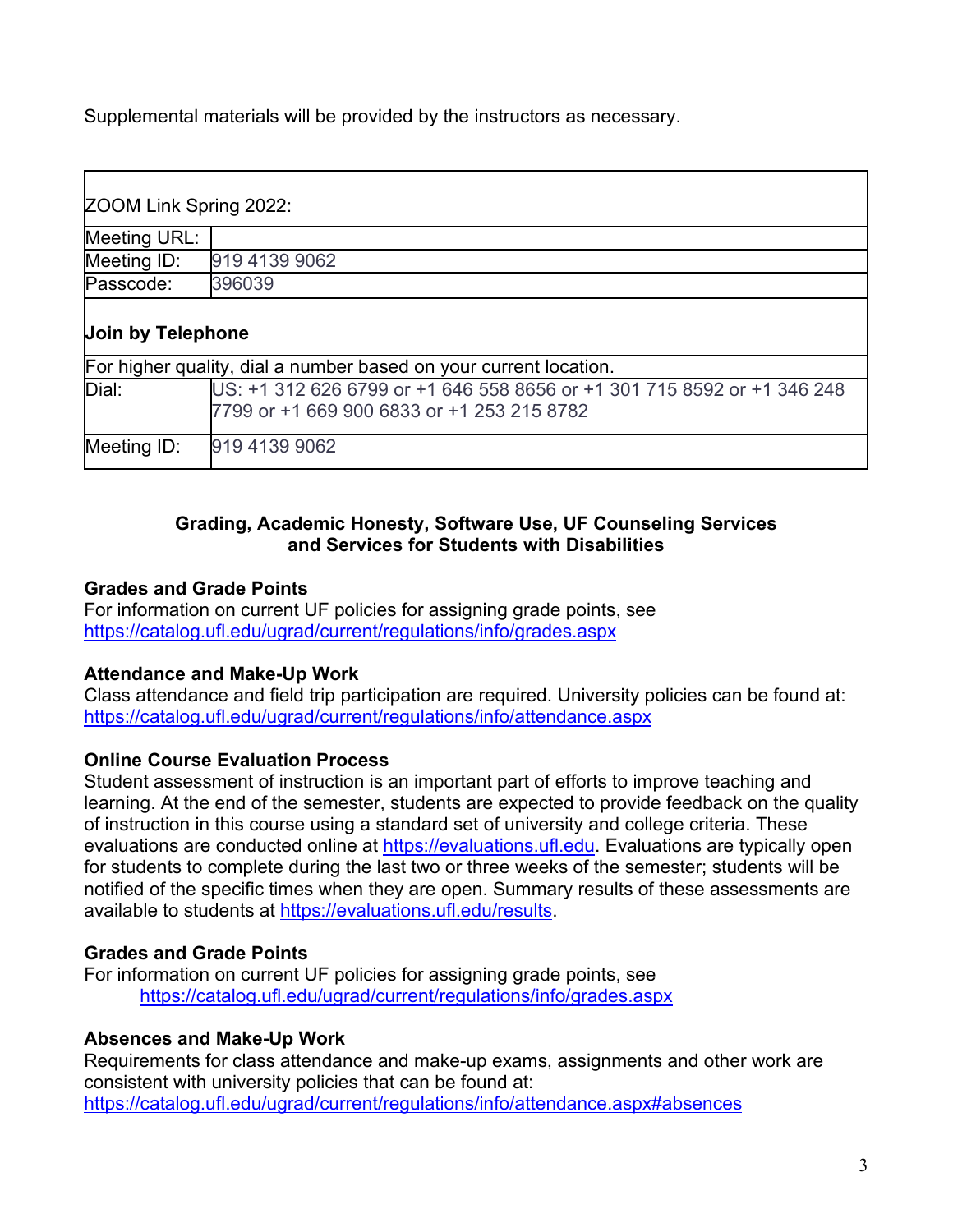### **Academic Honesty**

As a student at the University of Florida, you have committed yourself to uphold the Honor Code, which includes the following pledge: "We, the members of the University of Florida community, pledge to hold ourselves and our peers to the highest standards of honesty and integrity." You are expected to exhibit behavior consistent with this commitment to the UF academic community, and on all work submitted for credit at the University of Florida, the following pledge is either required or implied: "On my honor, I have neither given nor received unauthorized aid in doing this assignment."

It is assumed that you will complete all work independently in each course unless the instructor provides explicit permission for you to collaborate on course tasks (e.g. assignments, papers, quizzes, exams). Furthermore, as part of your obligation to uphold the Honor Code, you should report any condition that facilitates academic misconduct to appropriate personnel. It is your individual responsibility to know and comply with all university policies and procedures regarding academic integrity and the Student Honor Code. Violations of the Honor Code at the University of Florida will not be tolerated. Violations will be reported to the Dean of Students Office for consideration of disciplinary action. For more information regarding the Student Honor Code, please see:

<https://sccr.dso.ufl.edu/students/student-conduct-code/>

### **Software Use**

All faculty, staff and students of the university are required and expected to obey the laws and legal agreements governing software use. Failure to do so can lead to monetary damages and/or criminal penalties for the individual violator. Because such violations are also against university policies and rules, disciplinary action will be taken as appropriate.

### **Campus Helping Resources**

Students experiencing crises or personal problems that interfere with their general well-being are encouraged to utilize the university's counseling resources. The Counseling & Wellness Center provides confidential counseling services at no cost for currently enrolled students. Resources are available on campus for students having personal problems or lacking clear career or academic goals, which interfere with their academic performance.

• University Counseling & Wellness Center, 3190 Radio Road, 352-392-1575, <https://counseling.ufl.edu/>

Counseling Services Groups and Workshops Outreach and Consultation Self-Help Library Training Programs Community Provider Database

• Career Resource Center, First Floor JWRU, 392-1601,<http://www.crc.ufl.edu/>

### **Services for Students with Disabilities**

The Disability Resource Center coordinates the needed accommodations of students with disabilities. This includes registering disabilities, recommending academic accommodations within the classroom, accessing special adaptive computer equipment, providing interpretation services and mediating faculty-student disability related issues. Students requesting classroom